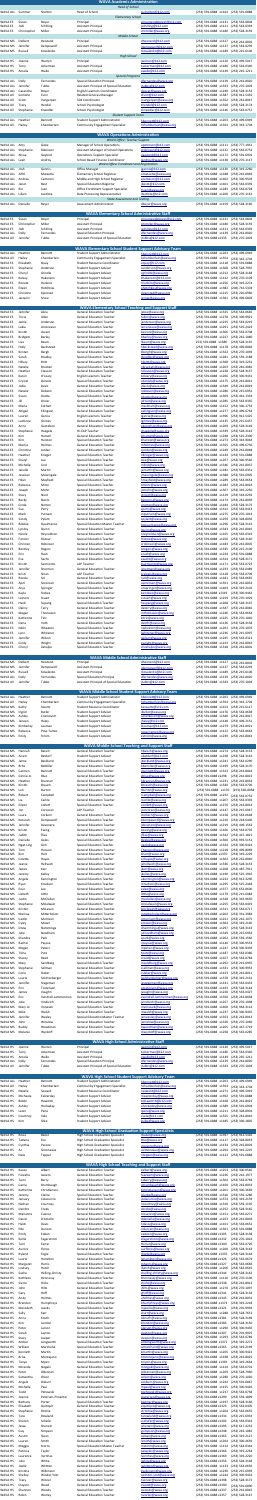|                           |                   |                      | WAVA Elementary School Administrative Staff                         |                                          |                                                                                  |
|---------------------------|-------------------|----------------------|---------------------------------------------------------------------|------------------------------------------|----------------------------------------------------------------------------------|
| WAVA ES                   | Susan             | Boyer                | Principal                                                           | smouracadeboyer@k12.com                  | (253) 563-0804<br>(253) 591-6888 x1131                                           |
| WAVA ES                   | Christopher       | Miller               | <b>Assistant Principal</b>                                          | chrmiller@wava.org                       | (253) 591-6888 x1180<br>$(253) 528 - 3159$                                       |
| WAVA ES                   | Jodi              | Schilling            | <b>Assistant Principal</b>                                          | jschilling@k12.com                       | (253) 591-6888 x1121<br>(253) 563-0393                                           |
| <b>WAVA ALL</b>           | Dolly             | Fernandes            | <b>Special Education Principal</b>                                  | dfernandes@wava.org                      | (253) 591-6888 x1139<br>(253) 242-8020                                           |
| <b>WAVA All</b>           | Jennifer          | Tubbs                | Assistant Principal of Special Education                            | jtubbs@k12.com                           | (253) 591-6888 x1333<br>$(253)$ 270-1003                                         |
|                           |                   |                      |                                                                     |                                          |                                                                                  |
|                           |                   |                      | <b>WAVA Elementary School Student Support Advisory Team</b>         |                                          |                                                                                  |
| WAVA ALL                  | Heather           | <b>Bennett</b>       | <b>Student Support Administrator</b>                                | hbennett@k12.com                         | (253) 591-6888 x1263<br>(253) 499-6949                                           |
| <b>WAVA All</b>           | Hailey            | Chamberlain          | <b>Community Engagement Specialist</b>                              | hchamberlain@wava.org                    | (253) 591-6888 x1354<br>(253) 343-1704                                           |
| WAVA ES                   | Elizabeth         | Quay                 | <b>Student Resource Coordinator</b>                                 | equay@k12.com                            | (253) 591-6888 x1118<br>(253) 591-6888                                           |
| WAVA ES                   | Stephanie         | Anderson             | <b>Student Support Advisor</b>                                      | sanderson@wava.org                       | (253) 591-6888 x1308<br>(253) 528-7955                                           |
| WAVA ES                   | Cheryl            | Grindle              | <b>Student Support Advisor</b>                                      | cgrindle@wava.org                        | (253) 591-6888 x1212<br>$(253) 528 - 3168$                                       |
| WAVA ES<br><b>WAVA ES</b> | Kelsey            | Hakanson             | <b>Student Support Advisor</b>                                      | khakanson@k12.com                        | (253) 591-6888 x1142<br>(253) 270-1109                                           |
| WAVA ES                   | Renata<br>Eileen  | Hankins<br>Hotchkiss | <b>Student Support Advisor</b><br><b>Student Support Advisor</b>    | rhankins@wava.org<br>ehotchkiss@wava.org | (253) 591-6888 x1256<br>(253) 319-2274<br>(253) 591-6888 x1382                   |
| <b>WAVA ES</b>            | Christine         | Kjenstad             | <b>Student Support Advisor</b>                                      | ckjenstad@wava.org                       | (206) 742-5303<br>(253) 591-6888 x1215<br>(253) 220-0960                         |
| WAVA ES                   | Jacqulin          | Snow                 | <b>Student Support Advisor</b>                                      | jsnow@wava.org                           | (253) 591-6888 x1391<br>$(253)$ 499-6803                                         |
|                           |                   |                      |                                                                     |                                          |                                                                                  |
|                           |                   |                      | <b>WAVA Elementary School Teaching and Support Staff</b>            |                                          |                                                                                  |
| WAVA ES                   | Jennifer          | Akca                 | <b>General Education Teacher</b>                                    | jakca@wava.org                           | (253) 591-6888 x1315<br>$(253) 563 - 0646$                                       |
| WAVA ES                   | Tricia            | Allen                | <b>General Education Teacher</b>                                    | tallen@wava.org                          | (253) 591-6888 x1278<br>(253) 300-9921                                           |
| WAVA ES                   | Jamie             | Anderson             | <b>General Education Teacher</b>                                    | janderson@wava.org                       | (253) 591-6888 x1235<br>(253) 563-0219                                           |
| WAVA ES                   | Lakia             | Arceneaux            | <b>Special Education Teacher</b>                                    | larceneaux@wava.org                      | (253) 591-6888 x1291<br>$(253) 525 - 2423$                                       |
|                           |                   |                      |                                                                     |                                          |                                                                                  |
| WAVA ES                   | Kristin           | Ascani               | <b>General Education Teacher</b>                                    | kascani@wava.org                         | (253) 591-6888 x1306<br>$(253) 563 - 0708$                                       |
| WAVA ES                   | <b>Bridgett</b>   | <b>Barley</b>        | <b>General Education Teacher</b>                                    | bbarley@wava.org                         | (253) 591-6888 x1227<br>(253) 242-1080                                           |
| <b>WAVA ES</b>            | Lisa              | Baum                 | <b>General Education Teacher</b>                                    | lbaum@wava.org                           | 253) 591-6888 x1386<br>$(253) 528 - 3135$                                        |
| WAVA ES                   | Holly             | Beckstead            | <b>General Education Teacher</b>                                    | hbeckstead@wava.org                      | (253) 591-6888 x1178<br>$(253)$ 499-8066                                         |
| <b>WAVA ES</b>            | Kirsten           | <b>Bergh</b>         | <b>General Education Teacher</b>                                    | kbergh@wava.org                          | (253) 591-6888 x1322 (253) 270-1039                                              |
|                           |                   |                      |                                                                     |                                          |                                                                                  |
| <b>WAVA ES</b>            | Sarah             | <b>Bradley</b>       | <b>Special Education Teacher</b>                                    | sbradley@wava.org                        | $(253) 559 - 1188$<br>(253) 591-6888 x1281                                       |
| <b>WAVA ES</b>            | Hillary           | <b>Britt</b>         | <b>General Education Teacher</b>                                    | hibritt@wava.org                         | (253) 591-6888 x1368<br>(253) 319-2231                                           |
| <b>WAVA ES</b>            | Natalie           | <b>Brucken</b>       | <b>Special Education Teacher</b>                                    | nbrucken@wava.org                        | (253) 591-6888 x1203<br>(253) 281-4081                                           |
| WAVA ES                   | Heather           | Clauson              | <b>General Education Teacher</b>                                    | hclauson@wava.org                        | (253) 591-6888 x1228<br>(253) 528-3157                                           |
|                           |                   |                      |                                                                     |                                          |                                                                                  |
| <b>WAVA ES</b>            | Karen             | O'Leary              | <b>English Learners Teacher</b>                                     | koleary@wava.org                         | (253) 591-6888 x1266<br>(253) 300-9431                                           |
| WAVA ES                   | Crystal           | Daniels              | <b>Special Education Teacher</b>                                    | cdaniels@wava.org                        | (253) 591-6888 x1175<br>(253) 242-8041                                           |
| WAVA ES                   | Jodie             | Davis                | <b>General Education Teacher</b>                                    | jdavis@wava.org                          | (253) 591-6888 x1349<br>(253) 242-8019                                           |
|                           |                   |                      |                                                                     |                                          |                                                                                  |
| <b>WAVA ES</b>            | Natalie           | Dobson               | <b>General Education Teacher</b>                                    | ndobson@wava.org                         | (253) 591-6888 x1286 (253) 215-6952                                              |
| WAVA ES                   | Susan             | Dostie               | <b>Special Education Teacher</b>                                    |                                          | (253) 591-6888 x1309<br>(253) 461-1334                                           |
|                           |                   |                      |                                                                     | sdostie@wava.org                         |                                                                                  |
| <b>WAVA ES</b>            | Jill              | Driver               | <b>General Education Teacher</b>                                    | jdriver@wava.org                         | (253) 591-6888 x1285<br>(253) 563-0335                                           |
| WAVA ES                   | Marla             | Eckhart              | <b>General Education Teacher</b>                                    | meckhart@wava.org                        | (253) 591-6888 x1152<br>(253) 300-1733                                           |
| WAVA ES                   | Abigail           | Ellingson            | <b>General Education Teacher</b>                                    | aellingson@wava.org                      | (253) 591-6888 x1277<br>(253) 499-6764                                           |
| WAVA ES<br><b>WAVA ES</b> | Lauren<br>LaVonne | Garcia<br>Grimes     | <b>English Learners Teacher</b><br><b>General Education Teacher</b> | lgarcia@wava.org<br>lgrimes@wava.org     | (253) 591-6888 x1396<br>(253) 912-5425<br>(253) 591-6888 x1135<br>(253) 215-6457 |
| WAVA ES                   | Anne              | Gustafson            | <b>General Education Teacher</b>                                    | agustafson@wava.org                      | (253) 591-6888 x1269<br>(253) 528-3149                                           |
| WAVA ES                   | Stephanie         | Haegele              | Hi-CAP Teacher                                                      | shaegele@wava.org                        | (253) 591-6888 x1339<br>(253) 528-3142                                           |
| WAVA ES                   | Kim               | Hamell               | <b>General Education Teacher</b>                                    | kihamell@wava.org                        | (253) 591-6888 x1248<br>(253) 525-2300                                           |
|                           |                   |                      |                                                                     |                                          |                                                                                  |
| WAVA ES                   | Kim               | Harston              | <b>Special Education Teacher</b>                                    | kharston@wava.org                        | (253) 591-6888 x1273<br>(253) 343-9044                                           |
|                           |                   |                      |                                                                     |                                          |                                                                                  |
| <b>WAVA ES</b>            | Marlys            | Holmes               | <b>General Education Teacher</b>                                    | mholmes@wava.org                         | (253) 591-6888 x1355 (253) 499-6736                                              |
| <b>WAVA ES</b>            | Christina         | Jordan               | <b>General Education Teacher</b>                                    | cjordan@wava.org                         | (253) 591-6888 x1249<br>(253) 242-8048                                           |
| WAVA ES                   | Heather           | Krieger              | <b>Special Education Teacher</b>                                    | hkrieger@wava.org                        | (253) 591-6888 x1144<br>(253) 591-6888                                           |
| <b>WAVA ES</b>            | Sharyl            | Lee                  | <b>Special Education Teacher</b>                                    | slee@wava.org                            | (253) 591-6888 x1267<br>(253) 300-9546                                           |
| WAVA ES                   | Michelle          | Lind                 | <b>General Education Teacher</b>                                    | mlind@wava.org                           | (253) 591-6888 x1346 (253) 242-8037                                              |
| WAVA ES                   | Janelle           | Martin               | <b>General Education Teacher</b>                                    | jamartin@wava.org                        | (253) 591-6888 x1182 (253) 563-0351                                              |
| WAVA ES                   | Jessican          | Massingale           | <b>General Education Teacher</b>                                    | jmassingale@wava.org                     | (253) 591-6888 x1388 (253) 591-6905                                              |
|                           |                   |                      |                                                                     |                                          |                                                                                  |
| <b>WAVA ES</b>            | Hilari            | Mayfield             | <b>Special Education Teacher</b>                                    | hmayfield@wava.org                       | (253) 591-6888 x1289<br>(253) 563-0654                                           |
| WAVA ES                   | Rebecca           | Mintz                | <b>Special Education Teacher</b>                                    | bmintz@wava.org                          | (253) 591-6888 x1282<br>(253) 242-8024                                           |
| WAVA ES                   | Joseph            | Mohn                 | <b>General Education Teacher</b>                                    | jomohn@wava.org                          | (253) 591-6888 x1367<br>(253) 319-2250                                           |
| <b>WAVA ES</b>            | Stacy             | Nicol                | <b>General Education Teacher</b>                                    | stnicol@wava.org                         | (253) 591-6888 x1129<br>(253) 563-0292                                           |
| WAVA ES                   | <b>Becky</b>      | Norris               | <b>General Education Teacher</b>                                    | benorris@wava.org                        | (253) 591-6888 x1174<br>(253) 242-8039                                           |
| <b>WAVA ES</b>            | Cinda             | Norton               | <b>General Education Teacher</b>                                    | cnorton@wava.org                         | (253) 591-6888 x1184<br>(253) 528-3175                                           |
| <b>WAVA ES</b>            | Sue               | Perry                | <b>General Education Teacher</b>                                    | sperry@wava.org                          | (253) 591-6888 x1312<br>(253) 563-0413                                           |
| <b>WAVA ES</b>            | Mark              | Putnam               | <b>General Education Teacher</b>                                    | mputnam@wava.org                         | (253) 591-6888 x1275<br>(253) 270-1014                                           |
| WAVA ES                   | Sandy             | Pylant               | <b>General Education Teacher</b>                                    | spylant@wava.org                         | (253) 591-6888 x1259<br>(253) 328-8056                                           |
| <b>WAVA ES</b>            | <b>Bobbie</b>     | Quaintance           | <b>Special Education Master Teacher</b>                             | boquaintance@wava.org                    | (253) 591-6888 x1296<br>(253) 528-3141                                           |
| WAVA ES                   | Lyndsy            | Quinn                | <b>General Education Teacher</b>                                    | lquinn@wava.org                          | (253) 591-6888 x1343<br>(253) 242-8016                                           |
| <b>WAVA ES</b>            | Nicole            | Reynoldson           | <b>General Education Teacher</b>                                    | nreynoldson@wava.org                     | (253) 591-6888 x1165<br>(253) 563-0319                                           |
| <b>WAVA ES</b>            | Forrest           | Ristow               | <b>Special Education Teacher</b>                                    | fristow@wava.org                         | (253) 591-6888 x1250<br>(253) 528-3140                                           |
| WAVA ES                   | Christen          | Robinson             | <b>General Education Teacher</b>                                    | crobinson@wava.org                       | (253) 591-6888 x1183<br>(253) 242-8005                                           |
| WAVA ES                   | Bentley           | Rogers               | <b>General Education Teacher</b>                                    | brogers@wava.org                         | (253) 591-6888 x1335<br>(253) 215-2100                                           |
|                           |                   |                      |                                                                     |                                          |                                                                                  |
| WAVA ES                   | Erin              | Rush                 | <b>General Education Teacher</b>                                    | erush@wava.org                           | (253) 591-6888 x1234 (253) 591-6888                                              |
| WAVA ES                   | Eva               | Sachs                | <b>General Education Teacher</b>                                    | esachs@wava.org                          | (253) 591-6888 x1314 (253) 528-3171                                              |
| WAVA ES                   | Kristin           | Sarmiento            | LAP Teacher                                                         | ksarmiento@wava.org                      | (253) 591-6888 x1171<br>(253) 563-0723                                           |
|                           |                   |                      |                                                                     |                                          |                                                                                  |
| <b>WAVA ES</b>            | Jennifer          | Sherman              | <b>General Education Teacher</b>                                    | jsherman@wava.org                        | (253) 591-6888 x1233<br>(253) 563-0489                                           |
| WAVA ES                   | Kristi            | Sloan                | LAP Teacher                                                         | krsloan@wava.org                         | (253) 563-0709<br>(253) 591-6888 x1128                                           |
|                           |                   |                      |                                                                     |                                          |                                                                                  |
| WAVA ES                   | Ronda             | Sol                  | <b>General Education Teacher</b>                                    | rsol@wava.org                            | (253) 591-6888 x1181<br>$(253) 563 - 0665$                                       |
| WAVA ES                   | April             | Sorensen             | <b>General Education Teacher</b>                                    | asorensen@wava.org                       | (253) 591-6888 x1351<br>(253) 242-8032                                           |
| WAVA ES                   | Anja              | Springer             | <b>Special Education Teacher</b>                                    | anspringer@wava.org                      | (253) 591-6888 x1403 (253) 319-2101                                              |
|                           |                   |                      |                                                                     |                                          |                                                                                  |
| WAVA ES                   | Kayla             | <b>Stokes</b>        | <b>General Education Teacher</b>                                    | kastokes@wava.org                        | (253) 300-9462<br>(253) 591-6888 x1319                                           |
| WAVA ES                   | Leinora           | Stuart               | <b>General Education Teacher</b>                                    | Lstuart@wava.org                         | (253) 270-1029<br>(253) 591-6888 x1229                                           |
| WAVA ES                   | Heidi             | Supang               | <b>Special Education Teacher</b>                                    | hsupang@wava.org                         | (253) 591-6888 x1268<br>$(253) 528 - 3167$                                       |
| WAVA ES                   | Danny             | Terry                | <b>General Education Teacher</b>                                    | daterry@wava.org                         | (253) 591-6888 x1347<br>(253) 242-8046                                           |
| WAVA ES                   | Megan             | Thomason             | <b>General Education Teacher</b>                                    | mthomason@wava.org                       | (253) 591-6888 x1246<br>$(253) 563 - 0664$                                       |
| WAVA ES                   | Katherine         | Tiric                | <b>General Education Teacher</b>                                    | ktiric@wava.org                          | (253) 591-6888 x1225<br>(253) 270-1040                                           |
| WAVA ES                   | Dena              | Voth                 | <b>General Education Teacher</b>                                    | dvoth@wava.org                           | (253) 591-6888 x1136<br>(253) 528-3158                                           |
| WAVA ES                   | Nikki             | Wheaton              | <b>Special Education Teacher</b>                                    | nwheaton@wava.org                        | (253) 591-6888 x1261<br>(253) 270-1076                                           |
| WAVA ES                   | Lynn              | Whitener             | <b>General Education Teacher</b>                                    | lwhitener@wava.org                       | (253) 591-6888 x1236<br>(253) 215-6097                                           |
| WAVA ES                   | Jennifer          | Wilson               | <b>General Education Teacher</b>                                    | jwilson@wava.org                         | (253) 591-6888 x1245<br>(253) 563-0321                                           |
|                           |                   |                      |                                                                     |                                          |                                                                                  |
| WAVA ES                   | Cindy             | Wright               | <b>General Education Teacher</b>                                    | cwright@wava.org                         | (253) 591-6888 x1223 (253) 242-8042                                              |
| WAVA ES                   | Cheryl            | Zahajko              | <b>Special Education Teacher</b>                                    | chzahajko@wava.org                       | (253) 591-6888 x1318 (253) 242-8001                                              |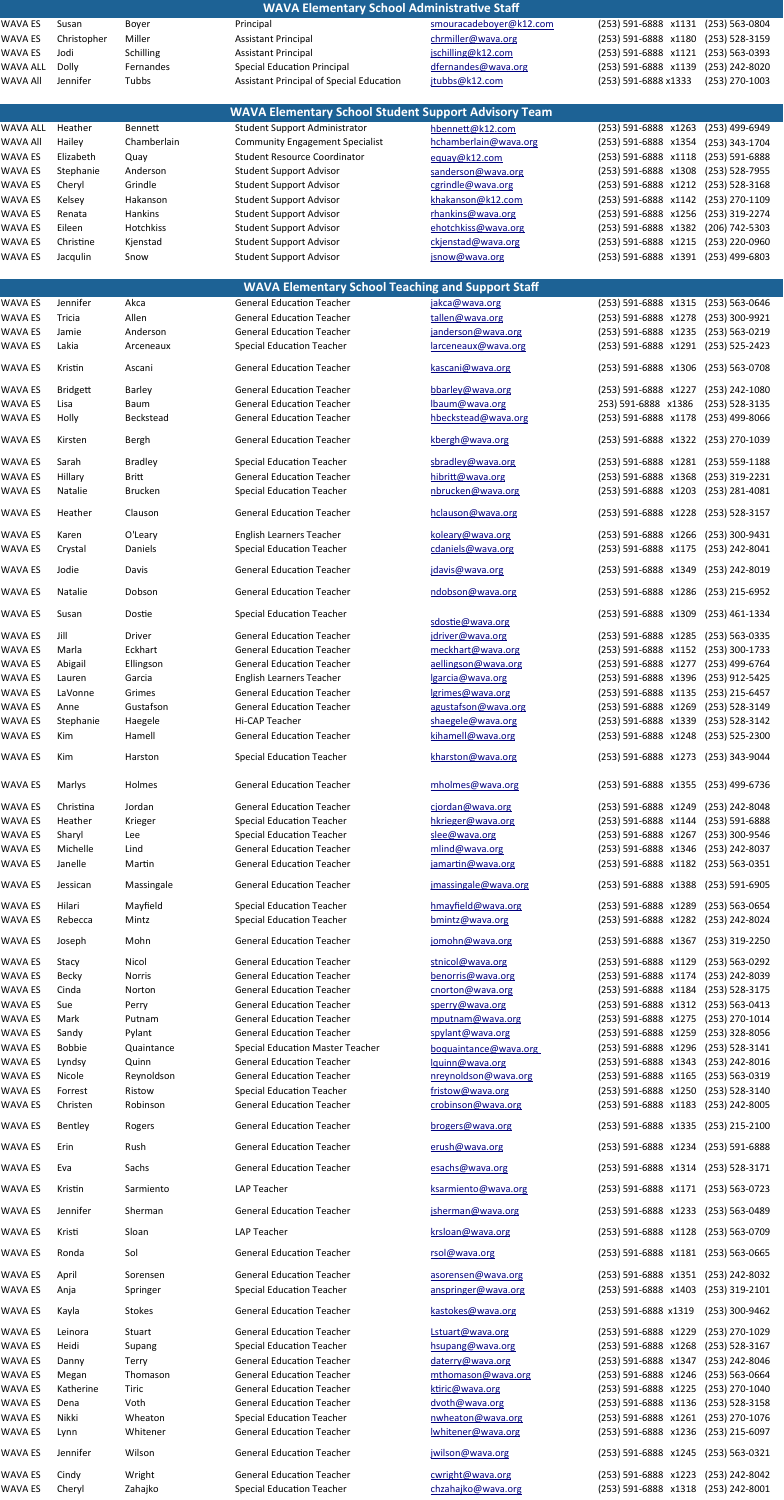|                 |              |                 | <b>WAVA Middle School Administrative Staff</b>          |                        |                                            |
|-----------------|--------------|-----------------|---------------------------------------------------------|------------------------|--------------------------------------------|
| WAVA MS         | Delbert      | Heistand        | Principal                                               | dheistand@k12.com      | (253) 591-6888 x1127<br>(253) 242-8002     |
| WAVA MS         | Jennifer     | Dempewolf       | <b>Assistant Principal</b>                              | jdempewolf@k12.com     | (253) 591-6888 x1137<br>$(253) 563 - 0293$ |
| WAVA MS         | Russell      | Kovalenko       | <b>Assistant Principal</b>                              | rkovalenko@k12.com     | (253) 591-6888 x1189<br>$(253)$ 215-6106   |
| <b>WAVA ALL</b> | <b>Dolly</b> | Fernandes       | <b>Special Education Principal</b>                      | dfernandes@wava.org    | (253) 591-6888 x1139<br>(253) 242-8020     |
| <b>WAVA All</b> | Jennifer     | Tubbs           | Assistant Principal of Special Education                | jtubbs@k12.com         | (253) 591-6888 x1333<br>(253) 270-1003     |
|                 |              |                 |                                                         |                        |                                            |
|                 |              |                 | <b>WAVA Middle School Student Support Advisory Team</b> |                        |                                            |
| <b>WAVA ALL</b> | Heather      | <b>Bennett</b>  | Student Support Administrator                           | hbennett@k12.com       | (253) 591-6888 x1263<br>(253) 499-6949     |
| <b>WAVA All</b> | Hailey       | Chamberlain     | <b>Community Engagement Specialist</b>                  | hchamberlain@wava.org  | (253) 591-6888 x1354<br>(253) 343-1704     |
| WAVA MS         | Kathy        | Swartz          | <b>Student Resource Coordinator</b>                     | kaswartz@k12.com       | (253) 591-6888 x1154<br>(253) 215-6117     |
| WAVA MS         | Ingrid       | <b>Butler</b>   | <b>Student Support Advisor</b>                          | ibutler@wava.org       | (253) 591-6888 x1176<br>$(253) 563 - 0638$ |
| WAVA MS         | Ashley       | Crankovich      | <b>Student Support Advisor</b>                          | acrankovich@wava.org   | (253) 591-6888 x1340<br>(253) 242-8017     |
| WAVA MS         | Jeneen       | Haley           | <b>Student Support Advisor</b>                          | jhaley@k12.com         | (253) 591-6888 x1148<br>(253) 409-2151     |
| WAVA MS         | Kimberley    | Lauman          | <b>Student Support Advisor</b>                          | klauman@k12.com        | (253) 591-6888 x1279<br>(253) 242-8021     |
| <b>WAVA MS</b>  | Rebecca      | Posz-Tamez      | <b>Student Support Advisor</b>                          | rposz-tamez@wava.org   | (253) 591-6888 x1122<br>$(253) 563 - 0663$ |
| WAVA MS         | Emily        | Strom           | <b>Student Support Advisor</b>                          | estrom@wava.org        | (253) 591-6888 x1239 (253) 242-8043        |
|                 |              |                 |                                                         |                        |                                            |
|                 |              |                 | <b>WAVA Middle School Teaching and Support Staff</b>    |                        |                                            |
| WAVA MS         | Hannah       | <b>Baisch</b>   | <b>General Education Teacher</b>                        | hbaisch@wava.org       | (253) 591-6888 x1274<br>$(253) 528 - 3133$ |
| WAVA MS         | Airam        | <b>Batdorf</b>  | <b>Student Support Advisor</b>                          | abatdorf@k12.com       | (253) 591-6888 x1238<br>$(253) 528 - 3161$ |
| WAVA MS         | Jaime        | Beckland        | <b>General Education Teacher</b>                        | jbeckland@wava.org     | (253) 591-6888 x1241<br>(253) 563-0290     |
| WAVA MS         | <b>Brita</b> | <b>BeMiller</b> | <b>General Education Teacher</b>                        | bbemiller@wava.org     | (253) 591-6888 x1199<br>(253) 528-3170     |
| WAVA MS         | Carmen       | <b>Bennett</b>  | <b>Special Education Teacher</b>                        | cbennett@wava.org      | (253) 591-6888 x1313<br>(253) 242-8044     |
| WAVA MS         | Ginnie Jo    | Blue            | <b>General Education Teacher</b>                        | gblue@wava.org         | (253) 591-6888 x1298<br>(253) 242-8022     |
| WAVA MS         | Heather      | <b>Brannan</b>  | <b>General Education Teacher</b>                        | hbrannan@wava.org      | (253) 591-6888 x1231<br>(253) 242-8034     |
| WAVA MS         | Kirstin      | <b>Brauch</b>   | <b>General Education Teacher</b>                        | kbrauch@wava.org       | (253) 591-6888 x1330<br>(253) 563-0706     |
| WAVA MS         | Lori         | <b>Burton</b>   | <b>General Education Teacher</b>                        | lburton@wava.org       | (253) 591-6888 x1170<br>$(253)$ 328-8058   |
| WAVA MS         | Robert       | Campbell        | <b>General Education Teacher</b>                        | rcampbell@wava.org     | (253) 591-6888 x1232<br>(253) 563-0753     |
| WAVA MS         | Lia          | Carlile         | <b>General Education Teacher</b>                        | carlile@wava.org       | (253) 591-6888 x1207 (253) 563-0392        |
| WAVA MS         | Eileen       | Collett         | <b>Special Education Teacher</b>                        | ecollett@wava.org      | (253) 591-6888 x1276 (253) 242-8014        |
| WAVA MS         | Jon          | Corcoran        | LAP Teacher                                             | jcorcoran@wava.org     | (253) 591-6888 x1147<br>(253) 215-6947     |
| WAVA MS         | Laura        | Corkern         | <b>General Education Teacher</b>                        | lcorkern@wava.org      | (253) 591-6888 x1158<br>(253) 563-0648     |
| WAVA MS         | Keturah      | Dempewolf       | <b>Special Education Teacher</b>                        | kdempewolf@wava.org    | (253) 591-6888 x1210<br>$(253)$ 218-6406   |
| WAVA MS         | Jennifer     | Devenere        | <b>General Education Teacher</b>                        | jdevenere@wava.org     | (253) 591-6888 x1219<br>(253) 409-1562     |
| WAVA MS         | Kristin      | Ewing           | <b>General Education Teacher</b>                        | kewing@wava.org        | (253) 591-6888 x1166<br>(253) 563-0705     |
| WAVA MS         | Judith       | Flies           | <b>General Education Teacher</b>                        | jflies@wava.org        | (253) 591-6888 x1342 (253) 447-1821        |
| WAVA MS         | Danielle     | Gales           | <b>Special Education Teacher</b>                        | Dgales@wava.org        | (253) 591-6888 x1360<br>(253) 993-5151     |
| WAVA MS         | Ngat-Ling    | Goh             | <b>Special Education Teacher</b>                        | ngoh@wava.org          | (253) 591-6888 x1324 (253) 300-9424        |
| WAVA MS         | Tom          | Hanson          | <b>General Education Teacher</b>                        | Thanson@wava.org       | (253) 591-6888 x1218<br>(253) 499-8069     |
| WAVA MS         | Kim          | Hart            | <b>General Education Teacher</b>                        | khart@wava.org         | (253) 591-6888 x1370<br>(253) 319-2229     |
| WAVA MS         | Colette      | Hayes           | <b>Special Education Teacher</b>                        | cohayes@wava.org       | (253) 591-6888 x1362<br>(253) 242-8040     |
| WAVA MS         | Jeanie       | Hellwich        | <b>General Education Teacher</b>                        | jehellwich@wava.org    | (253) 591-6888 x1336 (253) 528-3153        |
| WAVA MS         | James        | Karr            | <b>General Education Teacher</b>                        | jkarr@wava.org         | (253) 591-6888 x1208<br>(253) 487-7911     |
| WAVA MS         | Jeremy       | Kelley          | <b>General Education Teacher</b>                        | jkelley@wava.org       | (253) 591-6888 x1190 (253) 525-1916        |
| WAVA MS         | Angela       | Kennington      | <b>Special Education Teacher</b>                        | akennington@wava.org   | (253) 591-6888 x1222 (253) 912-3296        |
| WAVA MS         | Ryan         | Knudson         | <b>Special Education Teacher</b>                        | rknudson@wava.org      | (253) 591-6888 x1295<br>(253) 525-2448     |
| WAVA MS         | Esun         | Lee             | <b>General Education Teacher</b>                        | eslee@wava.org         | (253) 591-6888 x1377<br>$(253) 652 - 0600$ |
| WAVA MS         | Lisbeth      | Little          | <b>General Education Teacher</b>                        | llittle@wava.org       | (253) 591-6888 x1179<br>(253) 215-6084     |
| WAVA MS         | Justin       | McClellan       | <b>General Education Teacher</b>                        | jmcclellan@wava.org    | (253) 591-6888 x1328<br>$(253)$ 343-9650   |
| WAVA MS         | Stephanie    | Mclalwain       | <b>Special Education Teacher</b>                        | smcialwain@wava.org    | (253) 591-6888 x1255<br>(253) 563-0419     |
| WAVA MS         | Kristen      | McLewin         | <b>General Education Teacher</b>                        | kmclewin@wava.org      | (253) 591-6888 x1311<br>(253) 563-0717     |
| WAVA MS         | Marissa      | Mitterholzer    | <b>General Education Teacher</b>                        | mmitterholzer@wava.org | (253) 591-6888 x1202<br>(253) 331-2984     |
| WAVA MS         | Caitlin      | Morrison        | <b>Special Education Teacher</b>                        | cmorrison@wava.org     | (253) 591-6888 x1221<br>(253) 242-1075     |
| WAVA MS         | Cyley        | Moser           | <b>General Education Teacher</b>                        | cmoser@wava.org        | (253) 591-6888 x1364<br>(253) 319-2140     |
| WAVA MS         | Drew         | Namminga        | <b>General Education Teacher</b>                        | dnamminga@wava.org     | (253) 591-6888 x1297<br>$(253) 528 - 3143$ |
| WAVA MS         | Julie        | Needham         | <b>General Education Teacher</b>                        | julneedham@wava.org    | (253) 591-6888 x1329<br>(253) 215-6934     |
| WAVA MS         | Shandra      | Park            | <b>General Education Teacher</b>                        | spark@wava.org         | (253) 591-6888 x1262<br>(253) 559-1566     |

WAVA MS Rachel Paysse Seneral Education Teacher Charlotte Baysse Communication Teacher (253) 591-6888 x1140 (253) 300-9553

| NAVA MS        | Megan     |
|----------------|-----------|
| <b>NAVA MS</b> | Tisha     |
| NAVA MS        | Stacey    |
| NAVA MS        | Mary      |
| NAVA MS        | Stephanie |
| <b>NAVA MS</b> | Corie     |
| VAVA MS        | Laurie    |
| VAVA MS        | Jennifer  |
| <b>NAVA MS</b> | Erin      |
| <b>NAVA MS</b> | James     |
| <b>NAVA MS</b> | Eric      |
| NAVA MS        | Julie     |
| NAVA MS        | Mary Jo   |
| VAVA MS        | Mike      |
| VAVA MS        | Jennifer  |
| NAVA MS        | John      |
| NAVA MS        | Buddy     |
| <b>NAVA MS</b> | Melanie   |

rpaysse@wava.org

Peters General Education Teacher more interes on the eters General Education Teacher (253) 591-6888 x1247 (253) 300-9439 Putz Ceneral Education Teacher by the transformation of the transformation of the transformation of the transformation of the transformation of the transformation of the transformation of the transformation of the transfor Reed General Education Teacher States of the State of Article Case of the Stace (253) 591-6888 x1167 (253) 563-0784 Sandberg Special Education Teacher **Mary School Special Education Teacher** (253) 591-6888 x1292 (253) 215-6955 Sellman General Education Teacher Superinten Communication Sellman @wava.org (253) 591-6888 x1331 (253) 300-9953 Slaker General Education Teacher correstance controvava.org (253) 591-6888 x1153 (253) 242-8011 Solchenberger Special Education Teacher (Solchenberger @wava.org (253) 591-6888 x1378 (253) 319-2161 Stegeman General Education Teacher (253) 591-6888 x1141 (253) 563-0433 Tostenson General Education Teacher etostenson@wava.org (253) 591-6888 x1163 (253) 528-3144 Vaughn General Education Teacher (253) 591-6888 x1220 (253) 563-0427 Vendrell-Lammerman General Education Teacher extendion over the evendrell-lammerman@wava.org (253) 591-6888 x1350 (253) 242-8038 Vindivich General Education Teacher (2013) indivich Gwava.org (253) 591-6888 x1257 (253) 270-1098 Vonasek Special Education Teacher monasek @wava.org (253) 591-6888 x1400 (253) 964-3114 Walsh General Education Teacher mwalsh@wava.org (253) 591-6888 x1237 (253) 300-9435 Wesley Special Education Master Teacher in the subsety of the set of the Special Education Master Teacher (250)  $\frac{1}{25}$  (253) 591-6888 x1353 (253) 242-8013 Winslow General Education Teacher (2013) in the University of Australian School (253) 591-6888 x1320 (253) 270-1066 Woodman General Education Teacher bwoodman@wava.org (253) 591-6888 x1205 (253) 447-1719 Wyckoff **General Education Teacher** mwyckoff@wava.org (253) 591-6888 x1258 (253) 563-0285

mpeters@wava.org tputz@wava.org sreed@wava.org msandberg@wava.org ssellman@wava.org cslaker@wava.org lsolchenberger@wava.org jestegeman@wava.org etostenson@wava.org jvaughn@wava.org evendrell-lammerman@wava.org jvindivich@wava.org mvonasek@wava.org mwalsh@wava.org jenwesley@wava.org jwinslow@wava.org bwoodman@wava.org mwyckoff@wava.org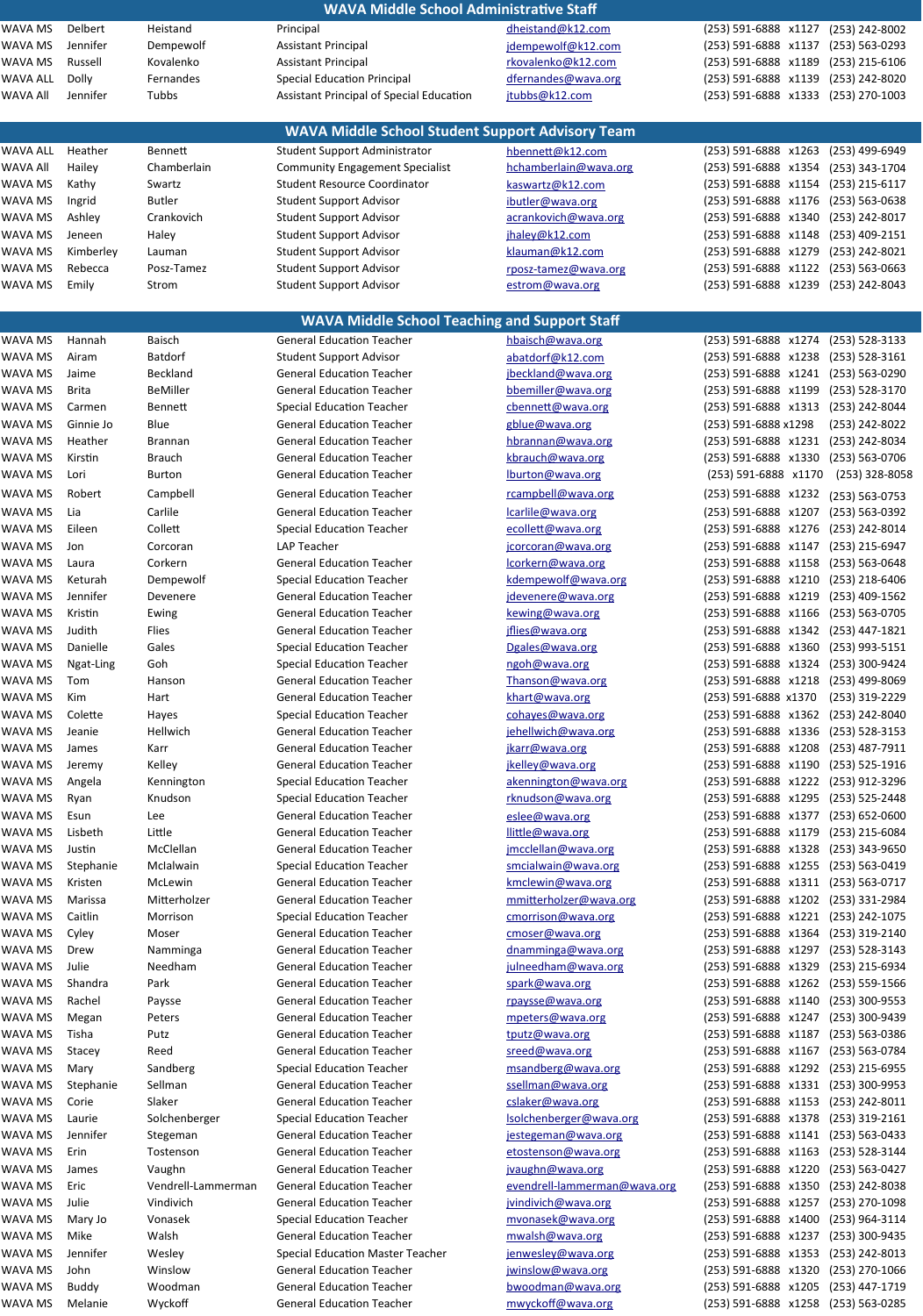|                 |                |                   | <b>WAVA High School Administrative Staff</b>           |                           |                                            |
|-----------------|----------------|-------------------|--------------------------------------------------------|---------------------------|--------------------------------------------|
| WAVA HS         | Joanne         | Warren            | Principal                                              | jwarren@k12.com           | (253) 499-5017<br>(253) 591-6888 x1120     |
| WAVA HS         | Terry          | Ackerman          | <b>Assistant Principal</b>                             | tackerman@k12.com         | (253) 591-6888 x1186<br>(253) 563-0340     |
| WAVA HS         | Amalia         | Walle             | <b>Assistant Principal</b>                             | awalle@k12.com            | (253) 591-6888 x1149<br>$(253)$ 245-1211   |
|                 |                |                   |                                                        |                           |                                            |
| WAVA ALL        | <b>Dolly</b>   | Fernandes         | <b>Special Education Principal</b>                     | dfernandes@wava.org       | (253) 591-6888 x1139<br>(253) 242-8020     |
| <b>WAVA All</b> | Jennifer       | Tubbs             | Assistant Principal of Special Education               | jtubbs@k12.com            | (253) 591-6888 x1333<br>(253) 270-1003     |
|                 |                |                   |                                                        |                           |                                            |
|                 |                |                   | <b>WAVA High School Student Support Advisory Team</b>  |                           |                                            |
| WAVA ALL        | Heather        | <b>Bennett</b>    | <b>Student Support Administrator</b>                   | hbennett@k12.com          | (253) 591-6888 x1263<br>(253) 499-6949     |
| WAVA All        | Hailey         | Chamberlain       | <b>Community Engagement Specialist</b>                 | hchamberlain@wava.org     | (253) 591-6888 x1354<br>(253) 343-1704     |
|                 |                |                   |                                                        |                           |                                            |
| WAVA HS         | <b>Natalie</b> | Seward            | <b>Student Resource Coordinator</b>                    | nseward@k12.com           | (253) 591-6888 x1271<br>(253) 499-5019     |
| WAVA HS         | Michaela       | Easterday         | <b>Student Support Advisor</b>                         | measterday@wava.org       | (253) 591-6888 x1392<br>(253) 591-6888     |
| WAVA HS         | <b>Bobbi</b>   | Haworth           | <b>Student Support Advisor</b>                         | bohaworth@k12.com         | (253) 591-6888 x1168<br>(253) 242-8023     |
| WAVA HS         | Ashley         | Hockaday          | <b>Student Support Advisor</b>                         | ahockaday@wava.org        | (253) 591-6888 x1389<br>(253) 591-6904     |
| WAVA HS         | Leoni          | Pena              | <b>Student Support Advisor</b>                         | lpena@wava.org            | (253) 591-6888 x1211<br>(253) 328-8901     |
| WAVA HS         |                | Vela              |                                                        |                           | (253) 591-6888 x1325<br>(253) 242-8010     |
|                 | Courtney       |                   | <b>Student Support Advisor</b>                         | cvela@k12.com             |                                            |
| WAVA HS         | Kim            | Silke             | <b>Student Support Advisor</b>                         | ksilke@wava.org           | (253) 591-6888 x1185<br>(253) 300-1805     |
|                 |                |                   |                                                        |                           |                                            |
|                 |                |                   | <b>WAVA High School Graduation Support Specialists</b> |                           |                                            |
| WAVA HS         | Rosie          | <b>Bailer</b>     | <b>High School Graduation Specialist</b>               | rbailer@wava.org          | (253) 591-6888 x1397<br>(253) 912-5426     |
| WAVA HS         | Tatiana        | Fox               | <b>High School Graduation Specialist</b>               | tfox@wava.org             | (253) 591-6888 x1117<br>$(253)$ 328-8053   |
|                 |                |                   |                                                        |                           |                                            |
| WAVA HS         | Cynthia        | Pascoe            | <b>High School Graduation Specialist</b>               | cipascoe@wava.org         | (253) 591-6888 x1134<br>(253) 242-8029     |
| WAVA HS         | AJ             | Simoneaux         | <b>High School Graduation Specialist</b>               | asimoneaux@wava.org       | (253) 591-6888 x1294<br>(253) 319-2225     |
| WAVA HS         | Nate           | Tepper            | <b>High School Graduation Specialist</b>               | ntepper@wava.org          | (253) 591-6888 x1123<br>(253) 591-6888     |
|                 |                |                   |                                                        |                           |                                            |
|                 |                |                   | <b>WAVA High School Teaching and Support Staff</b>     |                           |                                            |
| WAVA HS         | Kacee          | Albert            | <b>General Education Teacher</b>                       | kalbert@wava.org          | (253) 591-6888 x1254<br>(253) 300-0546     |
|                 |                |                   | <b>General Education Teacher</b>                       |                           |                                            |
| WAVA HS         | Fareeha        | Azeem             |                                                        | faazeem@wava.org          | (253) 591-6888 x1226<br>(253) 242-1977     |
| WAVA HS         | Tami           | Berry             | <b>General Education Teacher</b>                       | taberry@wava.org          | (253) 591-6888 x1304 (253) 563-0769        |
| WAVA HS         | Carrie         | <b>Brumbaugh</b>  | <b>General Education Teacher</b>                       | cbrumbaugh@wava.org       | (253) 591-6888 x1160<br>(253) 242-8033     |
| WAVA HS         | Katherine      | Christianson      | <b>General Education Teacher</b>                       | Kchristianson@wava.org    | (253) 591-6888 x1201<br>(253) 300-3669     |
| WAVA HS         | Jeremy         | Clarke            | <b>Special Education Teacher</b>                       | jclarke@wava.org          | (253) 591-6888 x1316<br>$(253) 559 - 1286$ |
| WAVA HS         | January        | Colacurcio        | <b>General Education Teacher</b>                       | jcolacurcio@wava.org      | (253) 591-6888 x1374<br>(253) 319-2159     |
|                 |                |                   |                                                        |                           |                                            |
| WAVA HS         | Nathan         | Courtney          | <b>General Education Teacher</b>                       | ncourtney@wava.org        | (253) 591-6888 x1310<br>$(253) 559-1195$   |
| WAVA HS         | Deirdre        | Crebs             | <b>General Education Teacher</b>                       | dcrebs@wava.org           | (253) 591-6888 x1252<br>$(253) 528 - 3165$ |
| WAVA HS         | Marianne       | Cuenco            | <b>General Education Teacher</b>                       | mcuenco@wava.org          | (253) 591-6888 x1151<br>$(253) 563 - 0271$ |
| WAVA HS         | David          | D'Aniello         | <b>General Education Teacher</b>                       | ddaniello@wava.org        | (253) 591-6888 x1253 (253) 242-8003        |
| WAVA HS         | Heidi          | Davis             | <b>General Education Teacher</b>                       | hdavis@wava.org           | (253) 591-6888 x1161<br>$(253) 563 - 0652$ |
| WAVA HS         | Niki           | Duncan            | <b>Special Education Teacher</b>                       | nduncan@wava.org          | (253) 591-6888 x1361<br>(253) 591-6888     |
|                 |                |                   |                                                        |                           |                                            |
| WAVA HS         | Emily          | Edeen             | <b>General Education Teacher</b>                       | eedeen@wava.org           | (253) 591-6888 x1305<br>$(253) 528 - 3138$ |
| WAVA HS         | Kellie         | Fagerstrom        | <b>General Education Teacher</b>                       | kfagerstrom@wava.org      | (253) 591-6888 x1332<br>(253) 270-1024     |
| WAVA HS         | Terri          | Farrar            | <b>General Education Teacher</b>                       | tfarrar@wava.org          | (253) 591-6888 x1300<br>(253) 563-0726     |
| WAVA HS         | Aurora         | Flores            | <b>General Education Teacher</b>                       | aurflores@wava.org        | (253) 591-6888 x1260<br>$(253) 528 - 3163$ |
| WAVA HS         | Ryland         | Fogle             | <b>Special Education Teacher</b>                       | rfogle@wava.org           | (253) 591-6888 x1376<br>(253) 528-3164     |
| WAVA HS         | Laurie         | Hamilton          | <b>General Education Teacher</b>                       | lahamilton@wava.org       | (253) 591-6888 x1326<br>$(253) 563 - 0679$ |
|                 |                |                   | <b>General Education Teacher</b>                       |                           |                                            |
| WAVA HS         | Margaret       | Harris            |                                                        | mharris@wava.org          | (253) 591-6888 x1327<br>(253) 563-0666     |
| WAVA HS         | Lindsey        | Hatch             | <b>General Education Teacher</b>                       | lhatch@wava.org           | (253) 591-6888 x1206<br>$(253) 563 - 0645$ |
| WAVA HS         | Sacha          | Helling-Christy   | <b>General Education Teacher</b>                       | shelling-christy@wava.org | (253) 591-6888 x1344<br>$(253) 528 - 3162$ |
| WAVA HS         | Kathleen       | Hennessy          | <b>Special Education Teacher</b>                       | khennessy@wava.org        | (253) 591-6888 x1116<br>$(253)$ 270-1106   |
| WAVA HS         | Sierra         | <b>Hicks</b>      | <b>Special Education Teacher</b>                       | shicks@wava.org           | (253) 591-6888 x1338<br>(253) 242-8012     |
|                 |                |                   |                                                        |                           |                                            |
| WAVA HS         | John           | Hilts             | <b>General Education Teacher</b>                       | jhilts@wava.org           | (253) 591-6888 x1270<br>(253) 270-1097     |
| WAVA HS         | Gary           | Hoff              | <b>General Education Teacher</b>                       | ghoff@wava.org            | (253) 591-6888 x1341<br>(253) 528-3134     |
| WAVA HS         | Andy           | Holmes            | <b>General Education Teacher</b>                       | aholmes@wava.org          | (253) 591-6888 x1345<br>(253) 242-8031     |
| WAVA HS         | <b>Brandon</b> | Humphreys         | <b>General Education Teacher</b>                       | bhumphreys@wava.org       | (253) 591-6888 x1373<br>(253) 319-2218     |
| WAVA HS         | Meredeth       | Jaecks            | <b>Special Education Teacher</b>                       | mjaecks@wava.org          | (253) 591-6888 x1321<br>(253) 201-9994     |
| WAVA HS         | Sally          | Karr              | <b>General Education Teacher</b>                       | skarr@wava.org            | (253) 591-6888 x1288<br>$(253) 528 - 7651$ |
|                 |                |                   |                                                        |                           |                                            |
| WAVA HS         | Anna           | Knuth             | <b>General Education Teacher</b>                       | Aknuth@wava.org           | (253) 591-6888 x1381<br>(253) 528-3169     |
| WAVA HS         | Kim            | Landon            | <b>General Education Teacher</b>                       | kilandon@wava.org         | (253) 591-6888 x1383<br>(253) 528-3150     |
| WAVA HS         | Peter          | Larson            | <b>General Education Teacher</b>                       | plarson@wava.org          | (253) 591-6888 x1290<br>(253) 300-9436     |
| WAVA HS         | Sarah          | Layton            | <b>General Education Teacher</b>                       | slayton@wava.org          | (253) 201-9925<br>(253) 591-6888 x1307     |
| WAVA HS         | Stacy          | Leeper            | <b>General Education Teacher</b>                       | sleeper@wava.org          | (253) 591-6888 x1293<br>(253) 563-0789     |
| WAVA HS         | Amber          | Longworth         | <b>Special Education Teacher</b>                       | amlongworth@wava.org      | (253) 591-6888 x1371<br>(253) 319-2272     |
|                 |                |                   |                                                        |                           |                                            |
| WAVA HS         | William        | Marchand          | <b>Special Education Teacher</b>                       | wmarchand@wava.org        | (253) 591-6888 x1365<br>(253) 319-2199     |
| WAVA HS         | Kenneth        | Martin            | <b>General Education Teacher</b>                       | kmartin@wava.org          | (253) 591-6888 x1265<br>(253) 300-9422     |
| WAVA HS         | <b>Brisa</b>   | Montejano         | <b>General Education Teacher</b>                       | bmontejano@wava.org       | (253) 591-6888 x1198<br>(253) 242-8025     |
| WAVA HS         | Tanya          | <b>Myers</b>      | <b>Special Education Teacher</b>                       | tmyers@wava.org           | (253) 591-6888 x1393<br>$(253)$ 319-2664   |
| WAVA HS         | Miranda        | Nogaki            | <b>General Education Teacher</b>                       | mnogaki@wava.org          | (253) 591-6888 x1124<br>(253) 563-0701     |
| WAVA HS         | Peter          | OBannan           | <b>General Education Teacher</b>                       | pobannan@wava.org         | (253) 591-6888 x1209<br>(253) 528-7960     |
| WAVA HS         | Samantha       | Olson             | <b>General Education Teacher</b>                       | solson@wava.org           | (253) 591-6888 x1280<br>(253) 270-1020     |
| WAVA HS         |                | Osburn            | <b>General Education Teacher</b>                       | aosburn@wava.org          | (253) 591-6888 x1242<br>$(253) 591 - 6867$ |
|                 | Angela         |                   |                                                        |                           |                                            |
| WAVA HS         | Michelle       | Paul              | <b>General Education Teacher</b>                       | mpaul@wava.org            | (253) 591-6888 x1155<br>(253) 300-9426     |
| WAVA HS         | Todd           | Pehowski          | <b>General Education Teacher</b>                       | tpehowski@wava.org        | (253) 591-6888 x1217<br>$(253) 563 - 0738$ |
| WAVA HS         | Joanna         | Petersen-Pimentel | <b>General Education Teacher</b>                       | Jpetersen@wava.org        | (253) 591-6888 x1299<br>(253) 559-1899     |
| WAVA HS         | Bethany        | Porter            | <b>Special Education Teacher</b>                       | bporter@wava.org          | (253) 591-6888 x1197<br>$(253) 528 - 3166$ |
| WAVA HS         | Elizabeth      | Quitiquit         | <b>General Education Teacher</b>                       | equitiquit@wava.org       | (253) 591-6888 x1323<br>(253) 563-0405     |
| WAVA HS         | Stephanie      | Ritchie           | <b>General Education Teacher</b>                       | stritchie@wava.org        | (253) 591-6888 x1204<br>$(253) 563 - 0655$ |
|                 |                |                   |                                                        |                           |                                            |
| WAVA HS         | Tara           | Rowland           | <b>General Education Teacher</b>                       | tarowland@wava.org        | (253) 591-6888 x1334<br>(253) 215-6933     |
| WAVA HS         | Sharon         | Schafer           | <b>General Education Teacher</b>                       | sschafer@wava.org         | (253) 591-6888 x1303<br>(253) 563-0342     |
| WAVA HS         | Jesse          | Sherwin           | <b>General Education Teacher</b>                       | jsherwin@wava.org         | (253) 591-6888 x1395<br>(253) 617-4233     |
| WAVA HS         | Guy            | Simpson           | <b>General Education Teacher</b>                       | gsimpson@wava.org         | (253) 591-6888 x1348<br>(253) 242-1081     |
| WAVA HS         | Austin         | Sloan             | <b>General Education Teacher</b>                       | asloan@wava.org           | (253) 591-6888 x1363<br>(253) 319-2127     |
| WAVA HS         | Lauren         | Smith             | <b>General Education Teacher</b>                       | Ismith@wava.org           | (253) 591-6888 x1264<br>(253) 300-4659     |
| WAVA HS         |                |                   |                                                        |                           |                                            |
|                 | Maggie         | Storm             | <b>Special Education Master Teacher</b>                | mstorm@wava.org           | (253) 591-6888 x1114<br>(253) 563-0344     |
| WAVA HS         | Patricia       | Taylor            | <b>General Education Teacher</b>                       | pataylor@wava.org         | (253) 591-6888 x1366<br>$(253)$ 319-2264   |
| WAVA HS         | Laurence       | Vernhes           | <b>General Education Teacher</b>                       | lvernhes@wava.org         | (253) 591-6888 x1369<br>(253) 319-2220     |
| WAVA HS         | Julia          | White             | <b>General Education Teacher</b>                       | jwhite@wava.org           | (253) 528-3148<br>(253) 591-6888 x1356     |
| WAVA HS         | Joelle         | Whitten           | <b>General Education Teacher</b>                       | jwhitten@wava.org         | (253) 591-6888 x1133<br>$(253) 563 - 0656$ |
| WAVA HS         | Kristina       | Wilkinson         | <b>General Education Teacher</b>                       | kwilkinson@wava.org       | (253) 591-6888 x1230<br>(253) 215-6939     |
| WAVA HS         | Shelley        | Winder-Yost       | <b>General Education Teacher</b>                       | swinder-yost@wava.org     | (253) 591-6888 x1244 (253) 300-9432        |
|                 |                |                   |                                                        |                           |                                            |
| WAVA HS         | Tracy          | Winzer            | <b>General Education Teacher</b>                       | twinzer@wava.org          | (253) 591-6888 x1398<br>(253) 528-3172     |
| WAVA HS         | Clayton        | Wood              | <b>General Education Teacher</b>                       | cwood@wava.org            | (253) 591-6888 x1390<br>(253) 591-6890     |
| WAVA HS         | Shannon        | Woods             | <b>Special Education Teacher</b>                       | swoods@wava.org           | (253) 591-6888 x1337<br>(253) 242-8045     |
| WAVA HS         | Robin          | Worley            | <b>General Education Teacher</b>                       | rworley@wava.org          | (253) 591-6888 x1357<br>(253) 528-3147     |